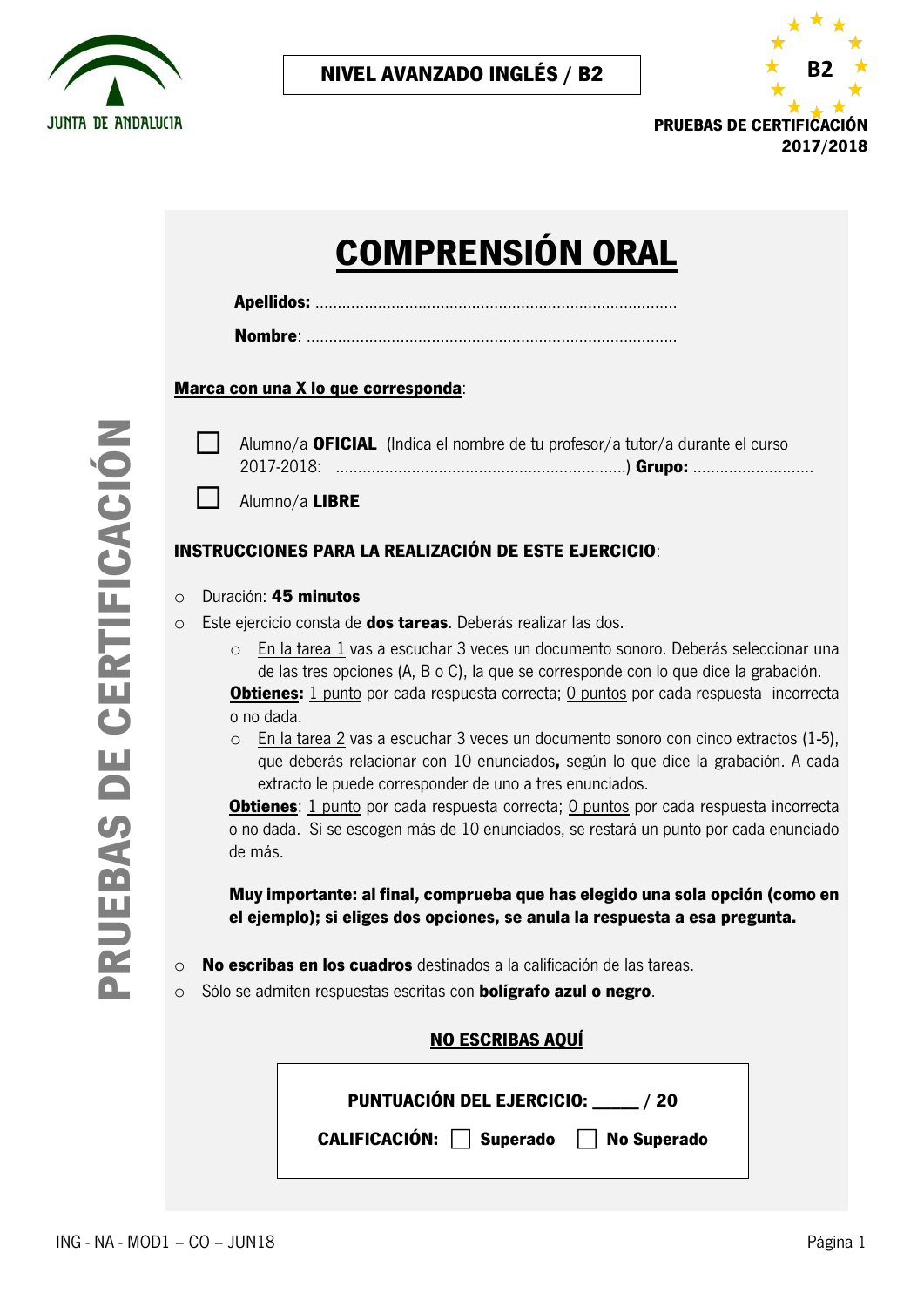



**TAREA 1 - 10 puntos: You will hear a woman being interviewed about her favourite painting: Tutu, by Nigerian painter Ben Enwonwu. Choose the best option (a, b or c) to complete the following sentences. Write your answers in the boxes. Number 0 is given as an example. You will get 1 point per correct answer. You will hear the recording THREE times.**

| TUTU<br>www.bbc.co.uk/radio4                   | Answer |  |
|------------------------------------------------|--------|--|
| 0. The speaker likes art representing          |        |  |
| a)  drawings of herself.                       | C      |  |
| b)  subjects which make her nostalgic.         |        |  |
| c)  the place where she grew up. $\checkmark$  |        |  |
| 1. The painting Tutu is                        |        |  |
| a)  in her house.                              |        |  |
| b)  in Nigeria.                                |        |  |
| c)  missing.                                   |        |  |
| 2. She says the painting makes her think about |        |  |
| a)  class differences.                         |        |  |
| b)  her home country.                          |        |  |
| c)  her lovers.                                |        |  |
| 3. The woman in the portrait is both           |        |  |
| a)  beautiful and transparent.                 |        |  |
| b)  enigmatic and attractive.                  |        |  |
| c)  mysterious and demanding.                  |        |  |
| 4. Tutu seems to have been                     |        |  |
| a)  an African princess.                       |        |  |
| b)  a serious maid.                            |        |  |
| c)  the painter's sister.                      |        |  |
| 5. Tutu and Enwonwu were from two different    |        |  |
| a)  continents.                                |        |  |
| b)  countries.                                 |        |  |
| c)  ethnic groups.                             |        |  |
| 6. The painting's charm is in the              |        |  |
| a)  beauty of the woman portrayed.             |        |  |
| b)  colours used.                              |        |  |
| c)  tales that surround this portrait.         |        |  |
| 7. She likes the story about the painter       |        |  |
| not eating after selling his art.<br>a)        |        |  |
| sculpting figures for the airport.<br>b)       |        |  |
| c)  taking his art back from a buyer.          |        |  |
| 8. African artists are supposed to             |        |  |
| follow tradition.<br>a)                        |        |  |
| look for inspiration in Europe.<br>b)          |        |  |
| sell their art abroad.<br>C)                   |        |  |